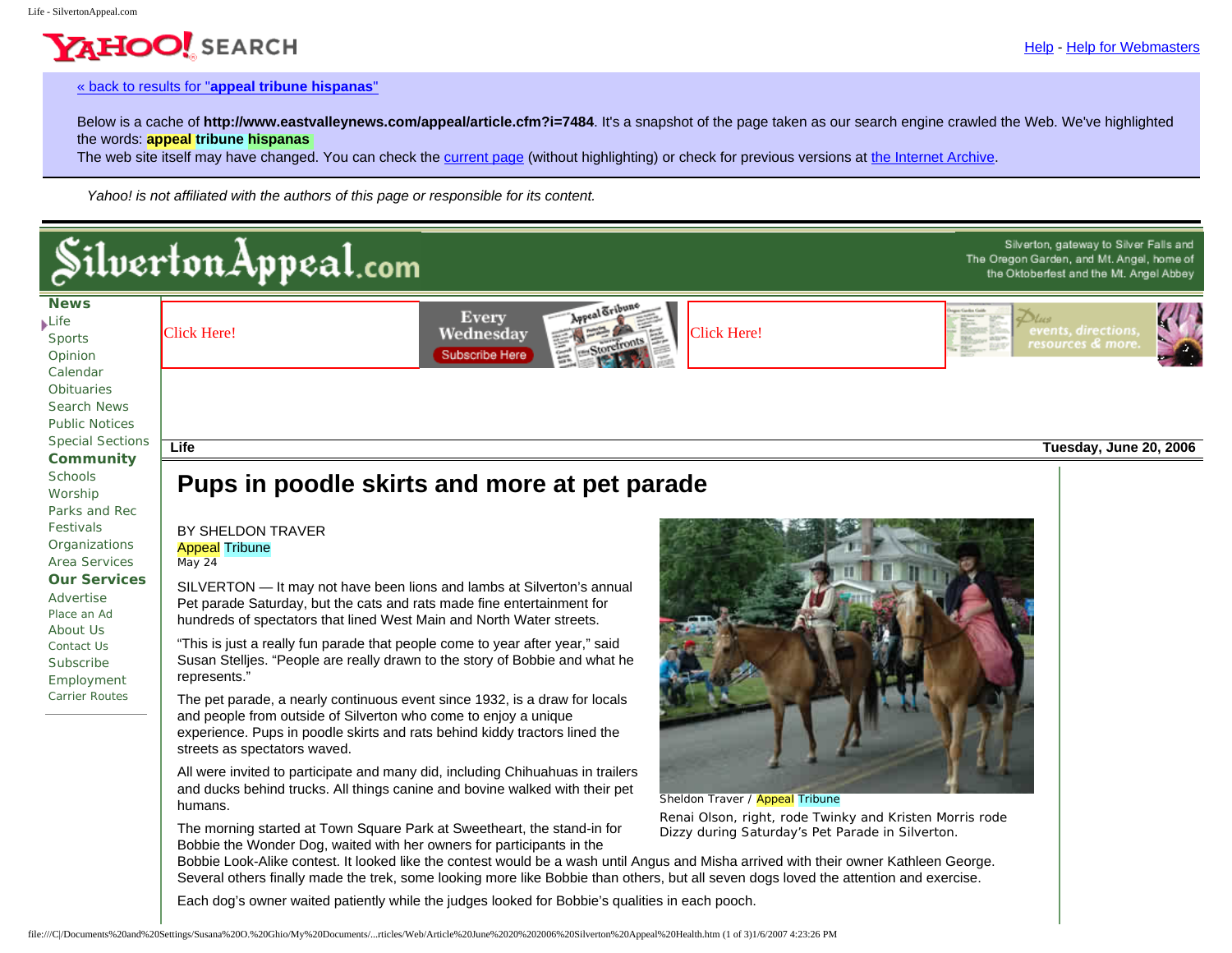What makes a quality Bobbie impersonator? Stelljes said judges look for a dog in the herding family. The light brown and tan coloring is also important. The ideal dog has a large white collar around its neck and extra points are awarded if the dog has a bobtail.

And the winner of the Bobbie Look-Alike contest was…Angus the Collie.

"It doesn't surprise me," said George as she placed the trophy bone-collar on Angus. "I think this guy looks a lot like the statue."

Joey, a herding dog/collie mix won the Pal look-alike contest. Pal was one of Bobbie's offspring and another famous pooch, at least to Silvertonians.

All participating dogs won the right to help lead the Pet Parade following the U.S. flag.

Along with Silverton's pets, trailers with students from Bethany Charter, a truck with a hopeful future governor, a fire truck and plenty of candy made kids' day during the parade.

"It was fun," said 11-year-old animal fan Sarah Elliott. "All the animals were dressed up." Her father, Bruce, agreed.

"I liked seeing all the people we know," he said. "It's a great community event."

Craig Robertson said he enjoyed the cows and snake and added this was a yearly event for his family.

"We love to bring the kids," he said. "They really enjoy it. We come down whether it's raining or not." His only complaint: "It was kind of short and sweet."

After the parade, viewers flocked to Silverton's Farmers Market to purchase fresh produce and flowers, crafts, "Divinely Original" mustards and other offerings. Students demonstrated the effects of erosion with a handcrafted watershed exhibit and educated visitors about their project.

Young and old also flocked to Eugene Field School for the chance to learn about health and safety from area professionals.

Silverton Hospital offered free blood glucose screenings to attendees, and the Marion County Health Department showed kids proper handwashing technique. Free toothbrushes, sugar-free candy and other sweets were passed out as kids played games and did arts and crafts at a variety of booths.

Silverton Together resource coordinator Doreen Kelly said the event drew nearly 600 visitors, and added she thought the day was a success.

"These are things to get kids and their parents engaged," she said. "Parents' lifestyle influences their kids' lifestyle. This really was the best flow, and it was just a lot of fun. We were really pleased."

Other groups included representatives from the Hispanic community. Somos Hispanas Unidas passed out information about health programs and clinics and Silverton Hospital Family Birth Center gave demonstrations on how to properly install a car seat.

"This was really fun," said 9-year-old Kelly Branson as he putted a golf ball into a hole. He said he learned quite a bit during the Healthy Kids Day event.

"I learned how to brush my teeth and wash my hands," he said. However, he drew the line at getting his blood checked. "But I didn't want to get my finger poked by the needle."

With all the activities offered in Silverton, many people, whether first timers or long-timers, said they would definitely be back to enjoy Silverton's unique tradition.

"It was great but short," said Kathy Bledsoe. "We were definitely ready for more. We'll definitely be back next year."

OTHER ARTICLES FROM THIS WEEK